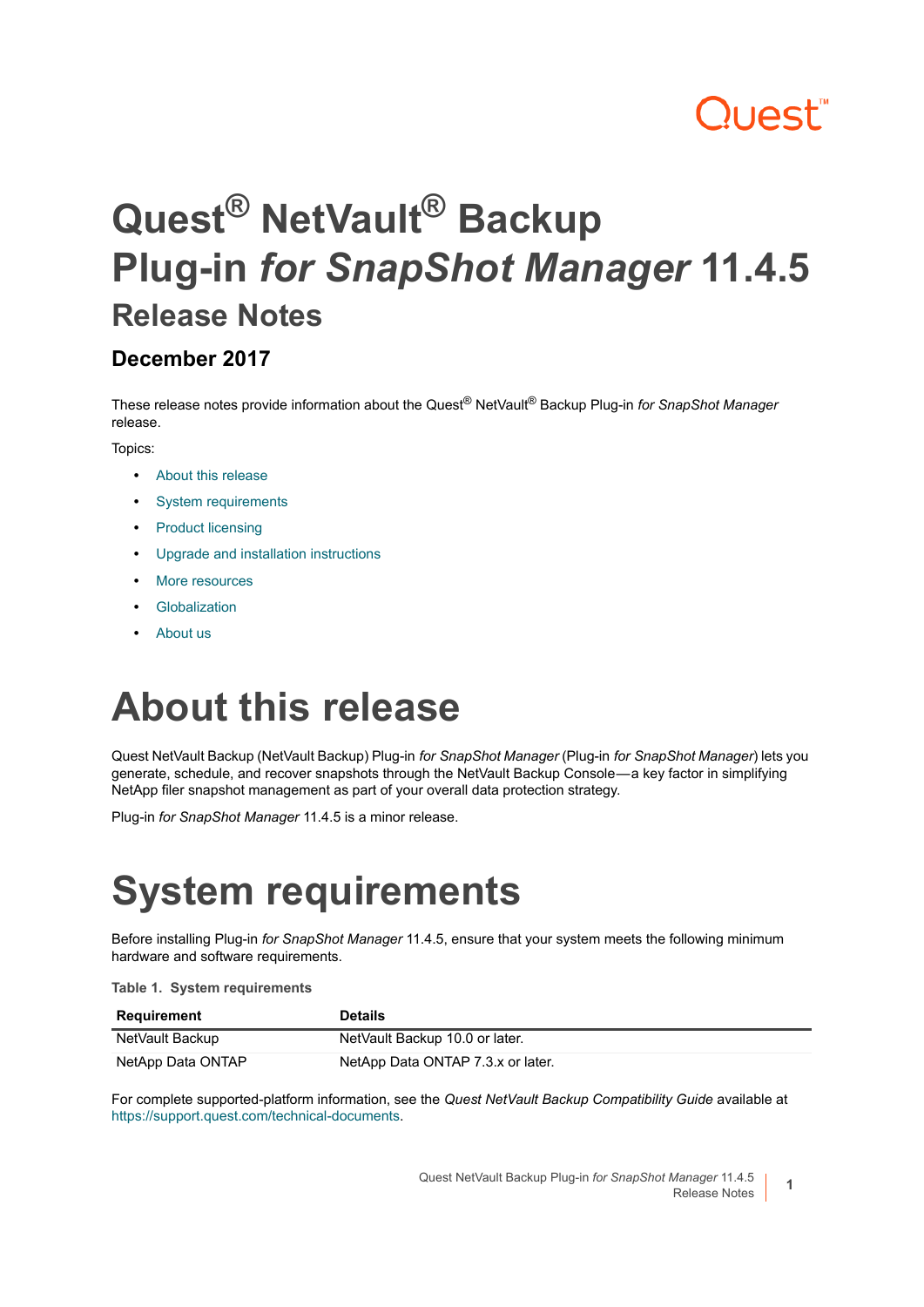## **Upgrade and compatibility**

**Select the correct installation package on Linux and Windows:** NetVault Backup offers separate client-only and server-only installation packages for Linux- and Windows-based systems. Both the server and the client packages are available in hybrid and pure 64-bit versions:

**• Hybrid server and client packages:** The hybrid packages are intended for users who do not have a pure 64-bit-only requirement.

These packages let you upgrade from pure 32-bit and hybrid installations of NetVault Backup. The hybrid packages retain binary compatibility with all previous versions of 32-bit and 64-bit plug-ins. These packages also work on 32-bit systems that do not have 64-bit capability.

**• Pure 64-bit server and client packages:** The pure 64-bit packages are intended for pure 64-bit operating systems. If you have a specific reason that you cannot use any 32-bit components (for example, you are using a Linux distribution that does not run 32-bit code), use these packages.

The pure 64-bit packages cannot be used to upgrade existing pure 32-bit or hybrid NetVault Backup installations. You must remove the existing pure 32-bit or hybrid version and install the pure 64-bit version separately. To reduce confusion, warning messages have been added to both the upgrade and installation packages to ensure that you understand that they are incompatible.

Depending on your OS type, make sure that you select the correct installation package to install the NetVault Backup Server software:

- **netvault-<RYYYYMMMDD>-vx.x.x.x-Server-{LinuxX86Hybrid|WindowsX86Hybrid}:** Use this package to install or upgrade NetVault Backup Server on 32-bit or 64-bit systems.
- **netvault-<RYYYYMMMDD>-vx.x.x.x-Server-{LinuxX86Pure64|WindowsX86Pure64}:** Use this package to install or upgrade NetVault Backup Server on pure 64-bit systems.

For client installations, make sure that you select the appropriate package based on your system.

| <b>OS</b> | <b>Core Build</b>  | Plug-in |        |               |                |                    |
|-----------|--------------------|---------|--------|---------------|----------------|--------------------|
|           |                    | 32-bit  | 64-bit | <b>Hybrid</b> | <b>Itanium</b> | Pure <sub>64</sub> |
| $32-bit$  | 32-bit             | х       |        | Χ             |                |                    |
|           | Hybrid             | X       |        | х             |                |                    |
| 64-bit    | Itanium            |         |        |               | X              |                    |
|           | 64-bit             |         | X      | X             |                |                    |
|           | Hybrid             | X       | X      | X             |                |                    |
|           | Pure <sub>64</sub> |         |        |               |                | X                  |

**Table 2. Pure64 builds**

**NOTE:** X = Compatible

Some plug-ins do not support Pure64-bit builds.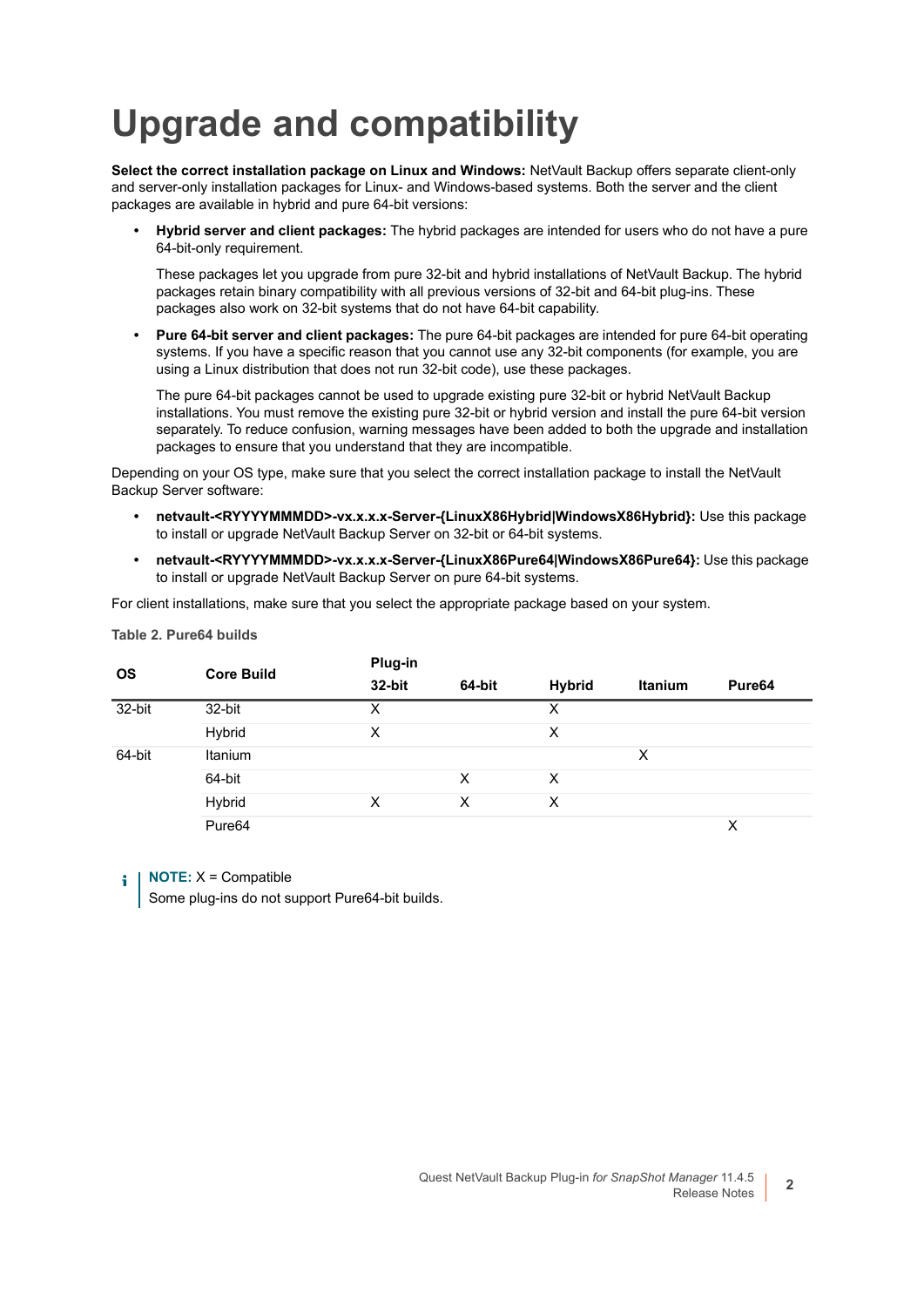## <span id="page-2-0"></span>**Product licensing**

To obtain the license key for your NetVault Backup Server environment, you must first provide the NetVault Machine ID of your main NetVault Backup Server along with the machine IDs of clients running any licensed plug-in.

You can use the NetVault Configuration Wizard to install the product license keys. Alternatively, you can install the license keys from the **Manage Clients** page.

- **•** [Obtaining a machine ID](#page-2-1)
- **•** [Installing a license key using the configuration wizard](#page-2-2)
- **•** [Installing a license key from the Manage Clients page](#page-2-3)

### <span id="page-2-1"></span>**Obtaining a machine ID**

- 1 Start the NetVault Backup WebUI.
- 2 In the Navigation pane, click **Manage Clients**.
- 3 In the **NetVault Backup Clients** list, select the applicable machine, and click **Manage**.
- 4 On the **View Client** page, note the machine ID exactly as it is displayed in the **Client Summary** table.

### <span id="page-2-2"></span>**Installing a license key using the configuration wizard**

- 1 In the **Navigation** pane, click **Guided Configuration**.
- 2 On the **NetVault Configuration Wizard** page, click **Install Licenses**.
- 3 In the **NetVault Backup Clients** list, select the applicable machine, and click **Next**.
- 4 In the **Enter the license key string** box, type or copy and paste the license key, and click **Apply**. After the key is applied successfully, a message is displayed.

### <span id="page-2-3"></span>**Installing a license key from the Manage Clients page**

- 1 In the **Navigation** pane, click **Manage Clients**.
- 2 In the **NetVault Backup Clients** list, select the applicable machine, and click **Manage**.
- 3 On the **View Client** page, click **Install License**.
- 4 In the **Install License** dialog box, type or copy and paste the license key, and click **Apply**. After the key is applied successfully, a message is displayed.
- 5 To dismiss the dialog box, click **Close**.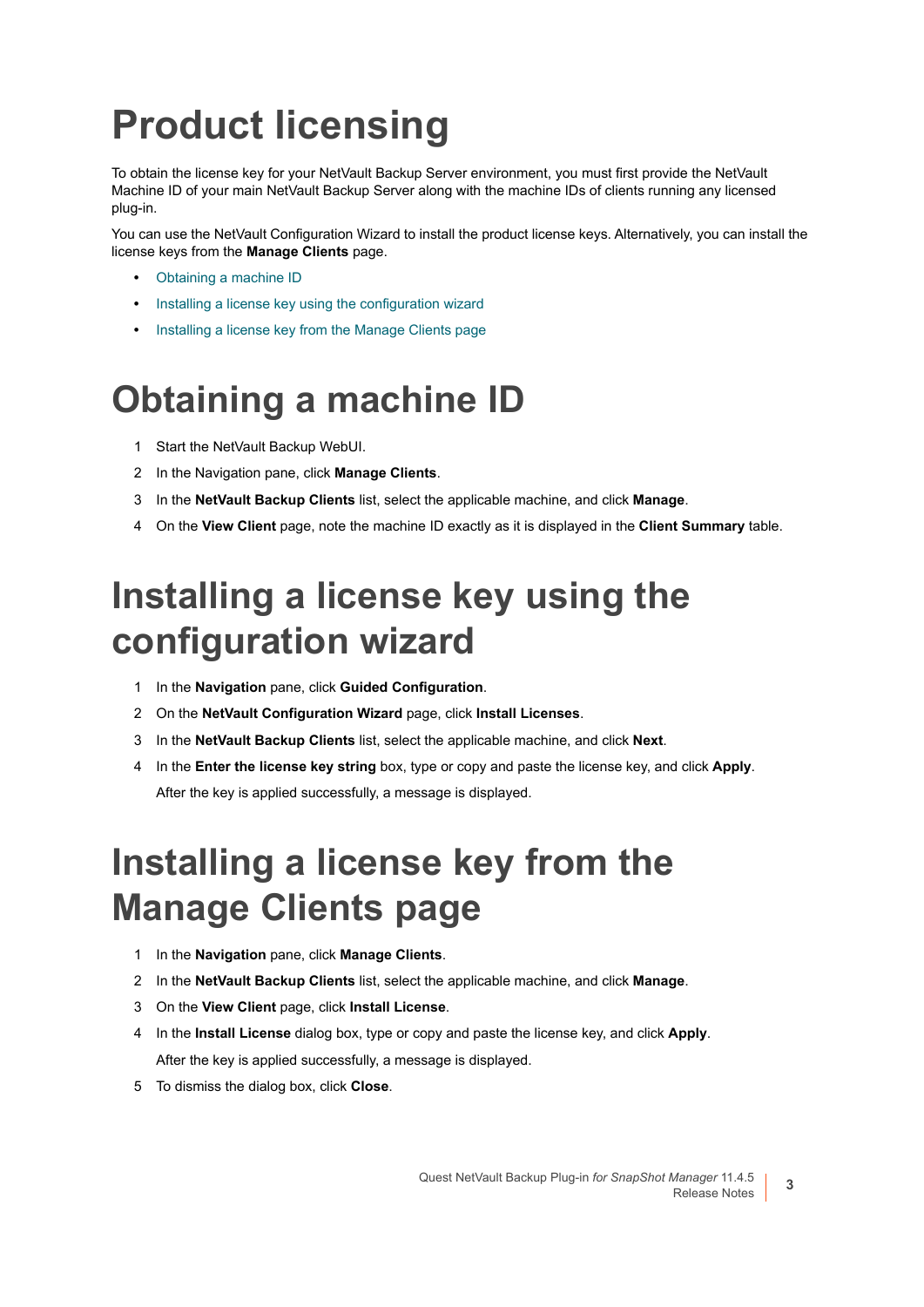## <span id="page-3-0"></span>**Upgrade and installation instructions**

For upgrade and installation instructions, see the *Quest NetVault Backup Plug-in for SnapShot Manager User's Guide*.

### <span id="page-3-1"></span>**More resources**

Additional information is available from the following:

- **•** [Online product documentation](https://support.quest.com/technical-documents/)
- **•** [NetVault community](https://www.quest.com/community/products/netvault/)

# <span id="page-3-2"></span>**Globalization**

This section contains information about installing and operating this product in non-English configurations, such as those needed by customers outside of North America. This section does not replace the materials about supported platforms and configurations found elsewhere in the product documentation.

This release supports any single-byte or multi-byte character set. It supports simultaneous operation with multilingual data. This release is targeted to support operations in the following regions: North America, Western Europe and Latin America, Central and Eastern Europe, Far-East Asia, Japan.

## <span id="page-3-3"></span>**About us**

### **We are more than just a name**

We are on a quest to make your information technology work harder for you. That is why we build communitydriven software solutions that help you spend less time on IT administration and more time on business innovation. We help you modernize your data center, get you to the cloud quicker and provide the expertise, security and accessibility you need to grow your data-driven business. Combined with Quest's invitation to the global community to be a part of its innovation, and our firm commitment to ensuring customer satisfaction, we continue to deliver solutions that have a real impact on our customers today and leave a legacy we are proud of. We are challenging the status quo by transforming into a new software company. And as your partner, we work tirelessly to make sure your information technology is designed for you and by you. This is our mission, and we are in this together. Welcome to a new Quest. You are invited to Join the Innovation™.

### **Our brand, our vision. Together.**

Our logo reflects our story: innovation, community and support. An important part of this story begins with the letter Q. It is a perfect circle, representing our commitment to technological precision and strength. The space in the Q itself symbolizes our need to add the missing piece — you — to the community, to the new Quest.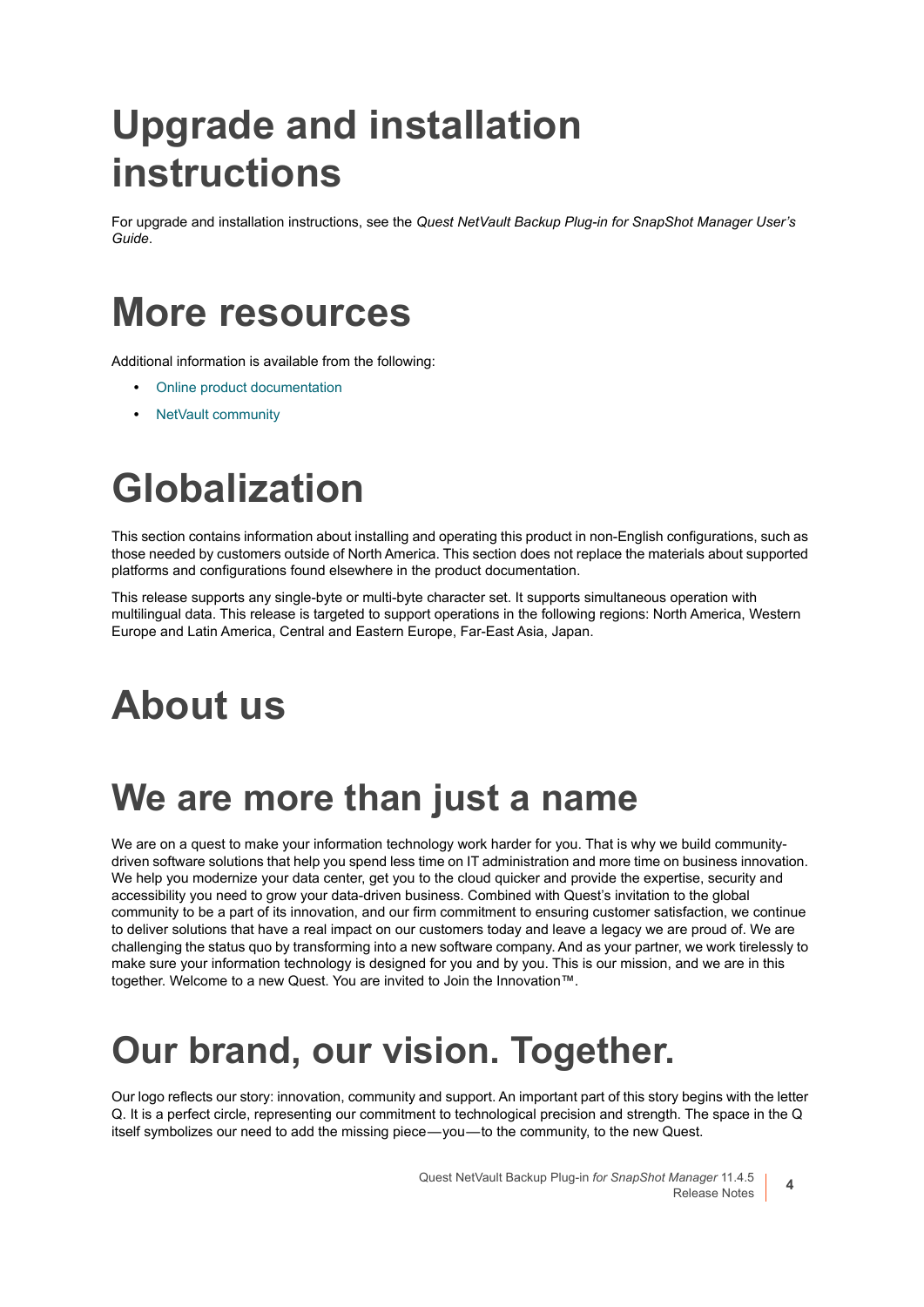### **Contacting Quest**

For sales or other inquiries, visit [www.quest.com](https://www.quest.com/company/contact-us.aspx).

### **Technical support resources**

Technical support is available to Quest customers with a valid maintenance contract and customers who have trial versions. You can access the Quest Support Portal at [https://support.quest.com.](https://support.quest.com)

The Support Portal provides self-help tools you can use to solve problems quickly and independently, 24 hours a day, 365 days a year. The Support Portal enables you to:

- **•** Submit and manage a Service Request.
- **•** View Knowledge Base articles.
- **•** Sign up for product notifications.
- **•** Download software and technical documentation.
- **•** View how-to-videos.
- **•** Engage in community discussions.
- **•** Chat with support engineers online.
- **•** View services to assist you with your product.